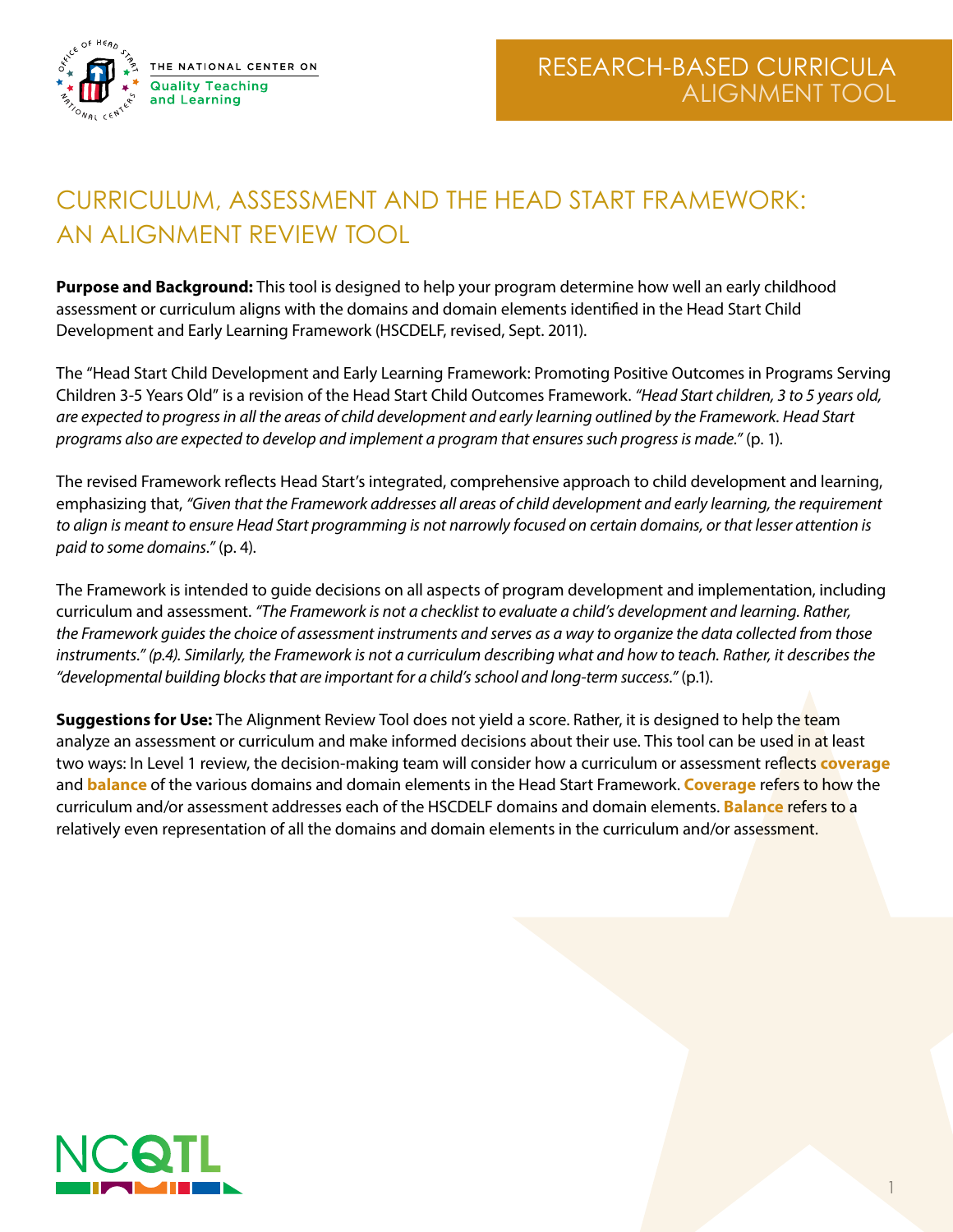## **LEVEL 1: COVERAGE AND BALANCE**

**Step 1** – The team identifies the assessment or curriculum to be reviewed and makes it available for review. The team gathers other appropriate resources including the HSCDELF, and other resources on child development.

**Step 2** – For each domain:

- Read and discuss the HSCDELF description of the domain.
- Read and discuss the domain elements. Do all team members have a shared understanding of the knowledge and skills included within that domain? If not, use your additional child development resources to understand what is meant by each domain element. The examples given for each domain element in the HSCDELF can help with this discussion. Remember, these are examples and are not meant to be comprehensive.

**Step 3** – Review the selected assessment or curriculum. Does your review of all domains answer these questions:

- Coverage: Does this assessment/curriculum cover all or most of the domains?
- Balance: Does this assessment/curriculum provide balanced coverage within and across each of the domains?

### **LEVEL 2: DEPTH AND DIFFICULTY**

The Level 2 review is a deeper analysis and looks at whether the assessment or curriculum provides sufficient **depth** and **difficulty** for the range of skills and developmental levels of the children served. **Depth** is the degree to which the curriculum and/or assessment provides a sequence of developmentally important skills that lay the foundation for later development and learning. **Difficulty** is the degree to which the curriculum and/or assessment identifies skills and expectations that are intellectually challenging for children at developmentally appropriate levels.

In addition to Steps 1-3 for assessing the coverage and balance, review depth and difficulty by completing steps 4 and 5.

**Step 4** – Review the selected assessment or curriculum. Within each domain element, consider:

- Does the sequencing of assessment or curriculum items, objectives, or activities make sense? Is it ordered developmentally or in a way that makes instructional sense, i.e., from easy to more difficult?
- Will the sequences help teachers make good decisions about what a child needs to learn?
- Are there enough items, objectives, or activities for your group of children?
- Does the assessment or curriculum cover an appropriate range of developmental and cognitive challenge? Do items, objectives, or activities represent greater complexity or difficulty for developmentally older children?

**Step 5** – Does your review of depth and difficulty of all the domains answer these questions:

- Depth Does this assessment/curriculum provide a sequence of items? Is it a useful sequence? Does it provide enough items?
- Difficulty Does this assessment/curriculum provide appropriate challenge or complexity?

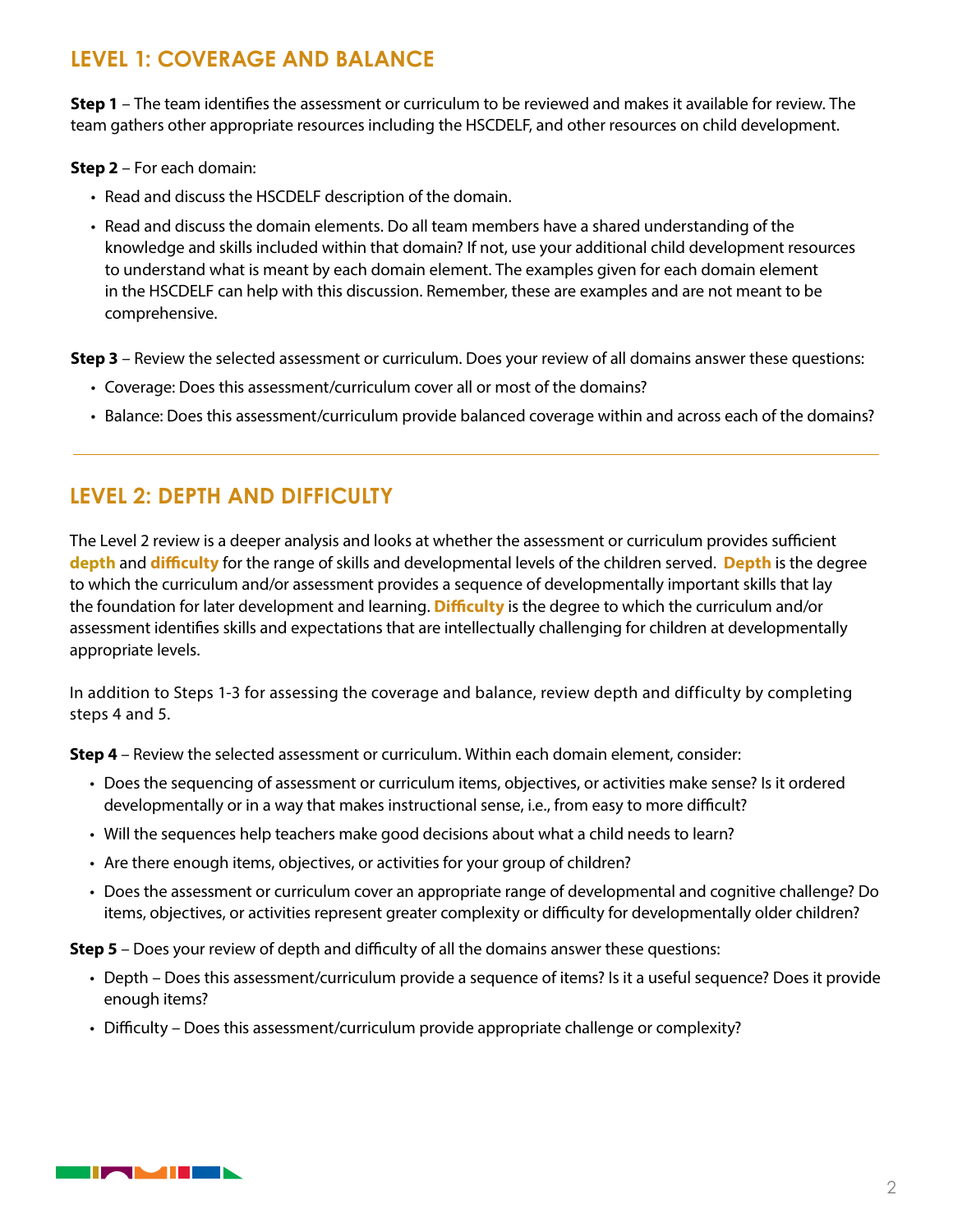| Name of assessment or curriculum: |  |
|-----------------------------------|--|
|                                   |  |

Review and analyze the selected assessment or curriculum. For each domain, indicate whether the domain and domain elements are appropriately covered, balanced, deep and difficult (see examples on pages 15 and 16).

| <b>DOMAIN: PHYSICAL DEVELOPMENT</b><br><b>&amp; HEALTH</b>                                                                                          | <b>ASSESSMENT OR CURRICULUM (circle one)</b> |
|-----------------------------------------------------------------------------------------------------------------------------------------------------|----------------------------------------------|
| ▶ Domain Element: Physical Health Status<br>- The maintenance of healthy and age<br>appropriate physical wellbeing.                                 |                                              |
| ▶ Domain Element: Health Knowledge &<br>Practice - The understanding of healthy and<br>safe habits and practicing healthy habits.                   |                                              |
| ▶ Domain Element: Gross Motor Skills – The<br>control of large muscles for movement,<br>navigation, and balance.                                    |                                              |
| ▶ Domain Element: Fine Motor Skills -<br>The control of small muscles for such<br>purposes of using utensils, self-care,<br>building and exploring. |                                              |

#### **Summary/Notes**

**Level 1:** Coverage and Balance – does the curriculum or assessment appropriately cover the domain elements and are they evenly balanced?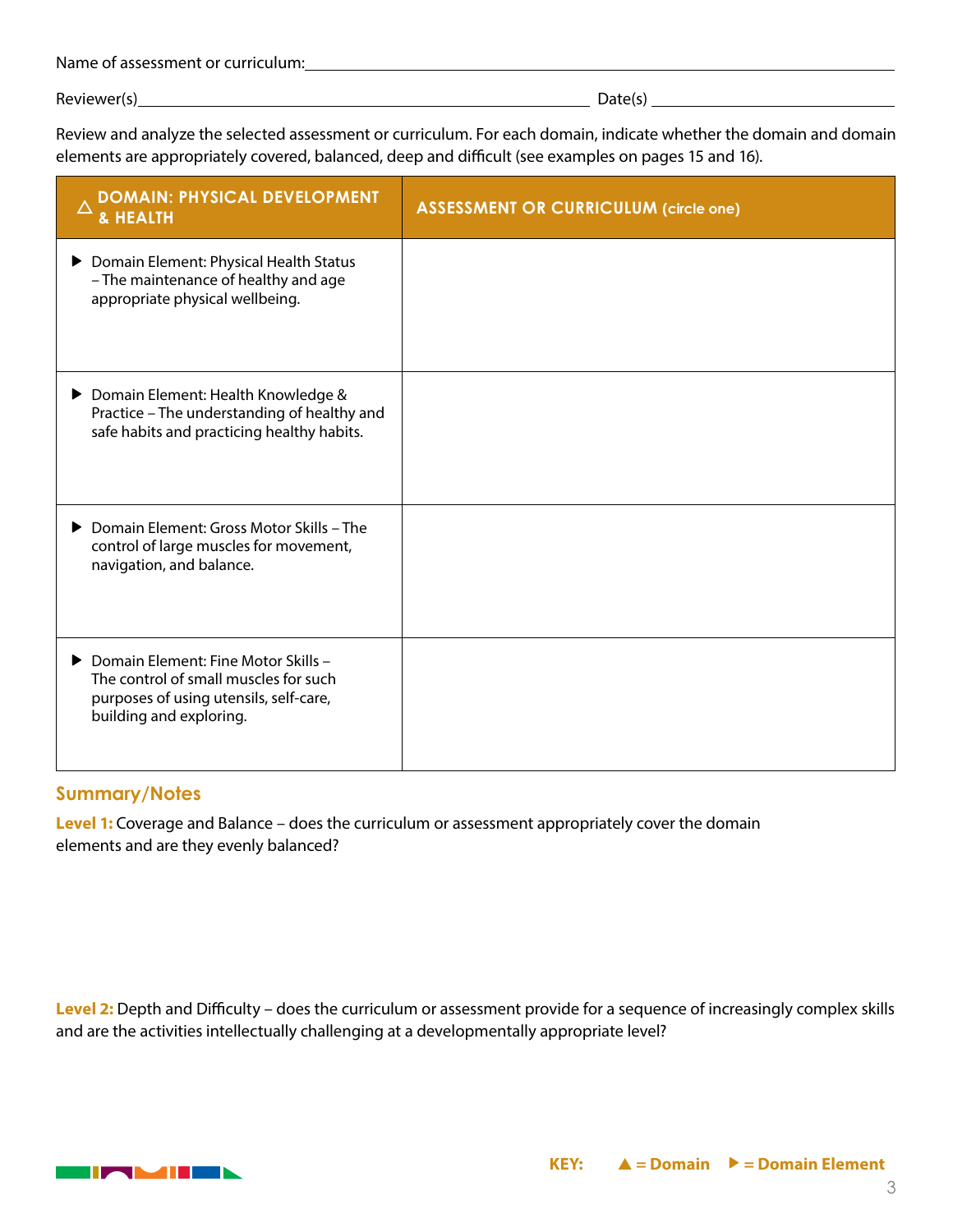| Name of assessment or curriculum: |  |
|-----------------------------------|--|
|                                   |  |

Review and analyze the selected assessment or curriculum. For each domain, indicate whether the domain and domain elements are appropriately covered, balanced, deep and difficult (see examples on pages 15 and 16).

| DOMAIN: SOCIAL & EMOTIONAL<br><b>DEVELOPMENT</b>                                                                                                                            | <b>ASSESSMENT OR CURRICULUM (circle one)</b> |
|-----------------------------------------------------------------------------------------------------------------------------------------------------------------------------|----------------------------------------------|
| Domain Element: Social Relationships - The<br>healthy relationships and interactions with<br>adults and peers.                                                              |                                              |
| ▶ Domain Element: Self Concept & Self<br>Efficacy - The perception that one is<br>capable of successfully making decisions,<br>accomplishing tasks, and meeting goals.      |                                              |
| ▶ Domain Element: Self Regulation - The<br>ability to recognize and regulate emotions,<br>attention, impulses, and behavior.                                                |                                              |
| Domain Element: Emotional and Behavioral<br>Health - A healthy range of emotional<br>expression and learning positive alternatives<br>to aggressive or isolating behaviors. |                                              |

#### **Summary/Notes**

**Level 1:** Coverage and Balance – does the curriculum or assessment appropriately cover the domain elements and are they evenly balanced?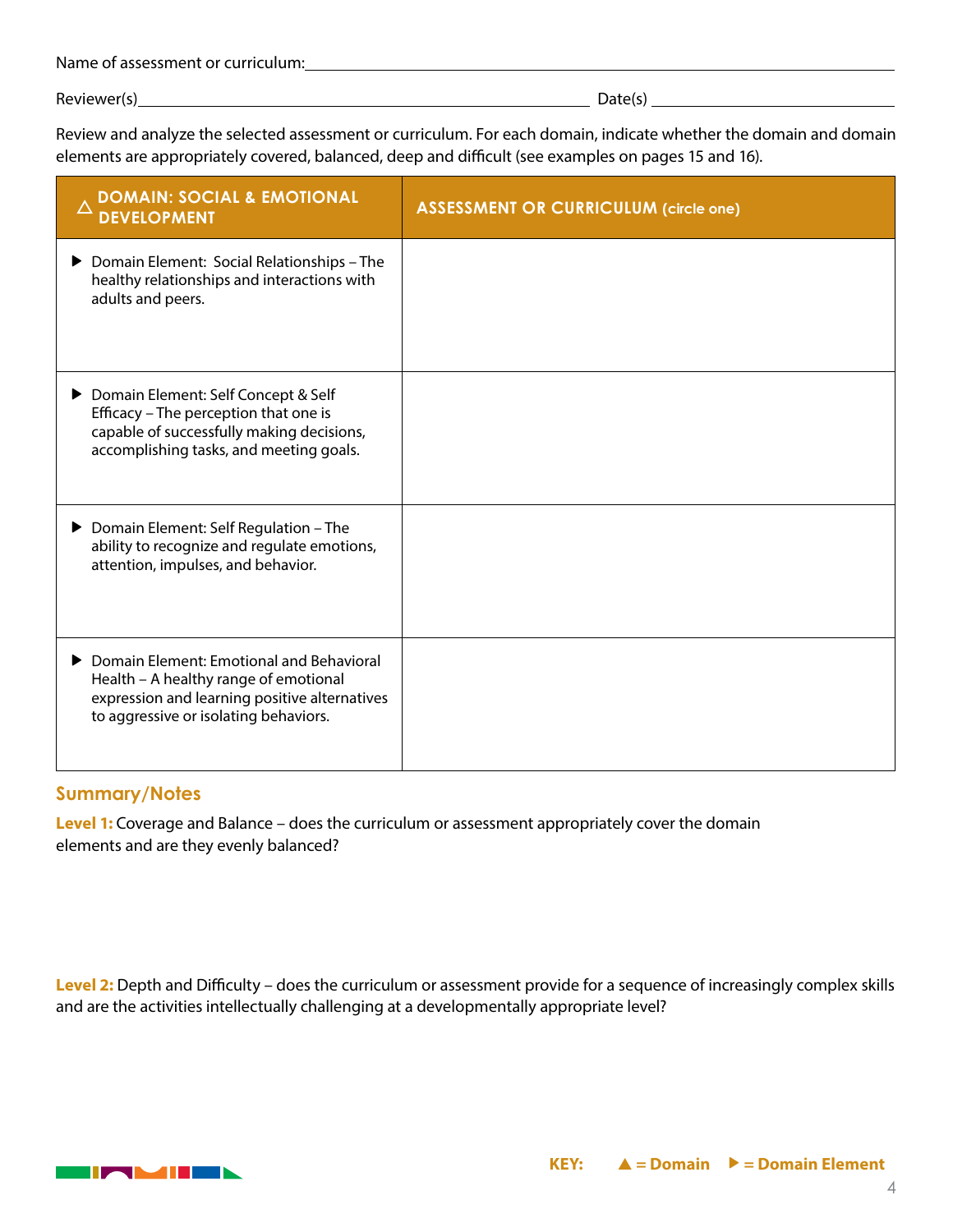| Name of assessment or curriculum: |
|-----------------------------------|
|-----------------------------------|

Review and analyze the selected assessment or curriculum. For each domain, indicate whether the domain and domain elements are appropriately covered, balanced, deep and difficult (see examples on pages 15 and 16).

| <b>DOMAIN: APPROACHES TO</b><br>LEARNING                                                                                                                     | <b>ASSESSMENT OR CURRICULUM (circle one)</b> |
|--------------------------------------------------------------------------------------------------------------------------------------------------------------|----------------------------------------------|
| ▶ Domain Element: Initiative & Curiosity – An<br>interest in varied topics and activities, desire<br>to learn, creativeness and independence in<br>learning. |                                              |
| ▶ Domain Element: Persistence and<br>Attentiveness - The ability to begin and<br>finish activities with persistence and<br>attention.                        |                                              |
| ▶ Domain Element: Cooperation - An interest<br>and engagement in group experiences.                                                                          |                                              |

#### **Summary/Notes**

**Level 1:** Coverage and Balance – does the curriculum or assessment appropriately cover the domain elements and are they evenly balanced?

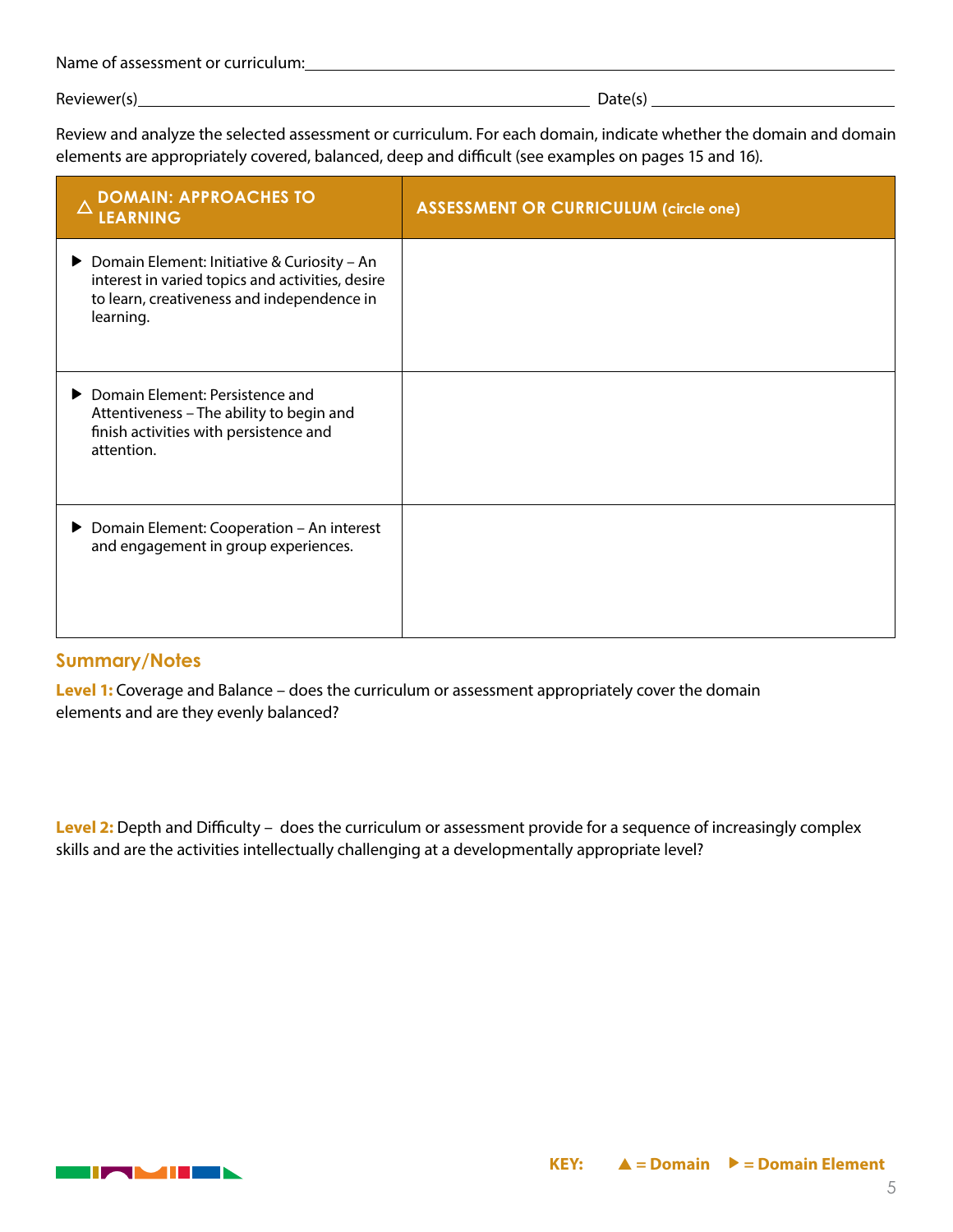| Name of assessment or curriculum: |
|-----------------------------------|
|-----------------------------------|

Review and analyze the selected assessment or curriculum. For each domain, indicate whether the domain and domain elements are appropriately covered, balanced, deep and difficult (see examples on pages 15 and 16).

| $\triangle$ DOMAIN: LOGIC & REASONING                                                                                                                                                       | <b>ASSESSMENT OR CURRICULUM (circle one)</b> |
|---------------------------------------------------------------------------------------------------------------------------------------------------------------------------------------------|----------------------------------------------|
| ▶ Domain Element: Reasoning & Problem<br>Solving - The ability to recognize,<br>understand, and analyze a problem and<br>draw on knowledge or experience to seek<br>solutions to a problem. |                                              |
| ▶ Domain Element: Symbolic Representation<br>- The use of symbols or objects to represent<br>something else.                                                                                |                                              |

#### **Summary/Notes**

**Level 1:** Coverage and Balance – does the curriculum or assessment appropriately cover the domain elements and are they evenly balanced?

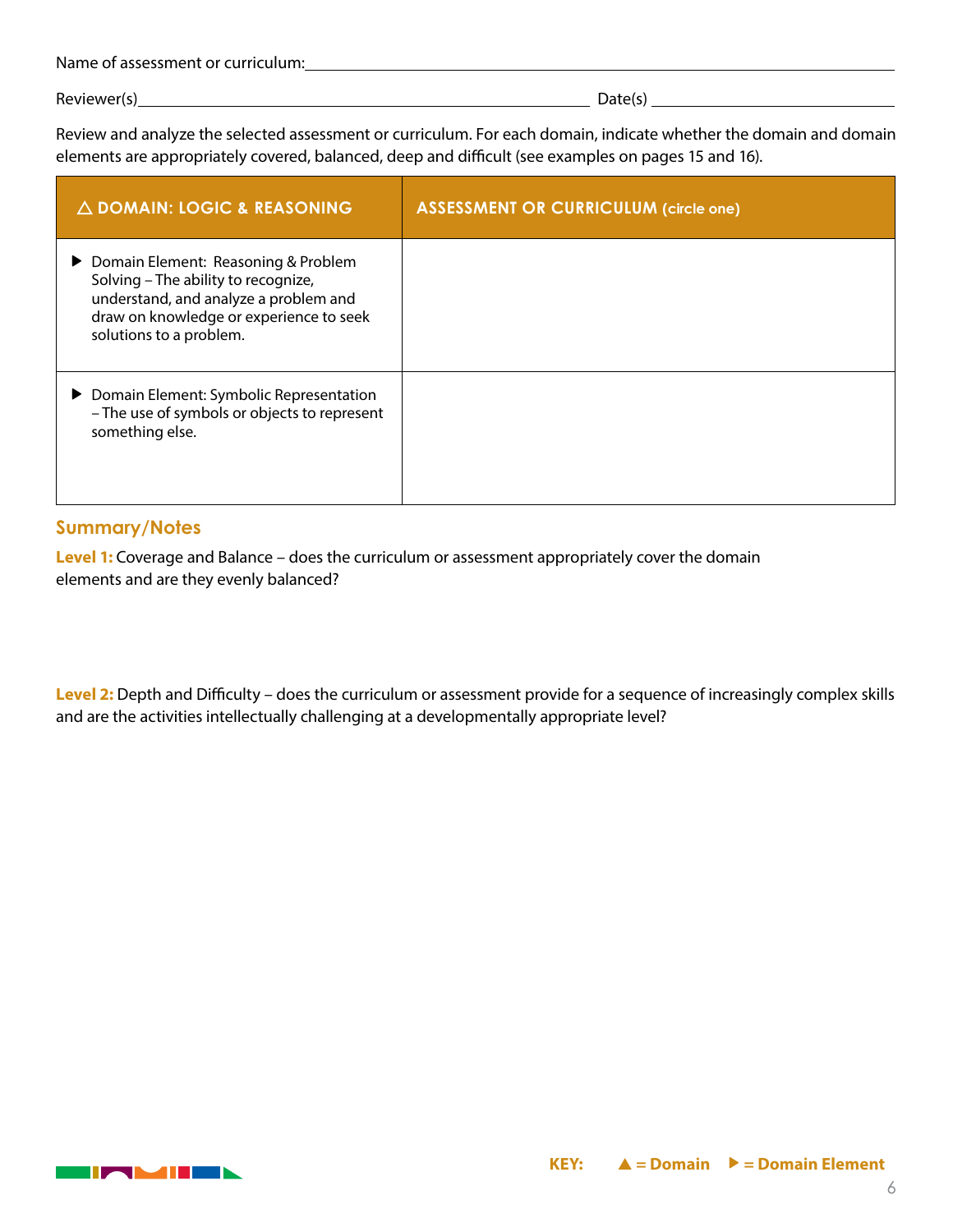| Name of assessment or curriculum: |
|-----------------------------------|
|-----------------------------------|

Review and analyze the selected assessment or curriculum. For each domain, indicate whether the domain and domain elements are appropriately covered, balanced, deep and difficult (see examples on pages 15 and 16).

| <b>DOMAIN: LANGUAGE</b><br>Δ<br><b>DEVELOPMENT</b>                                             | <b>ASSESSMENT OR CURRICULUM (circle one)</b> |
|------------------------------------------------------------------------------------------------|----------------------------------------------|
| ▶ Domain Element: Receptive Language -<br>The ability to comprehend or understand<br>language. |                                              |
| ▶ Domain Element: Expressive Language - The<br>ability to use language.                        |                                              |

#### **Summary/Notes**

**Level 1:** Coverage and Balance – does the curriculum or assessment appropriately cover the domain elements and are they evenly balanced?

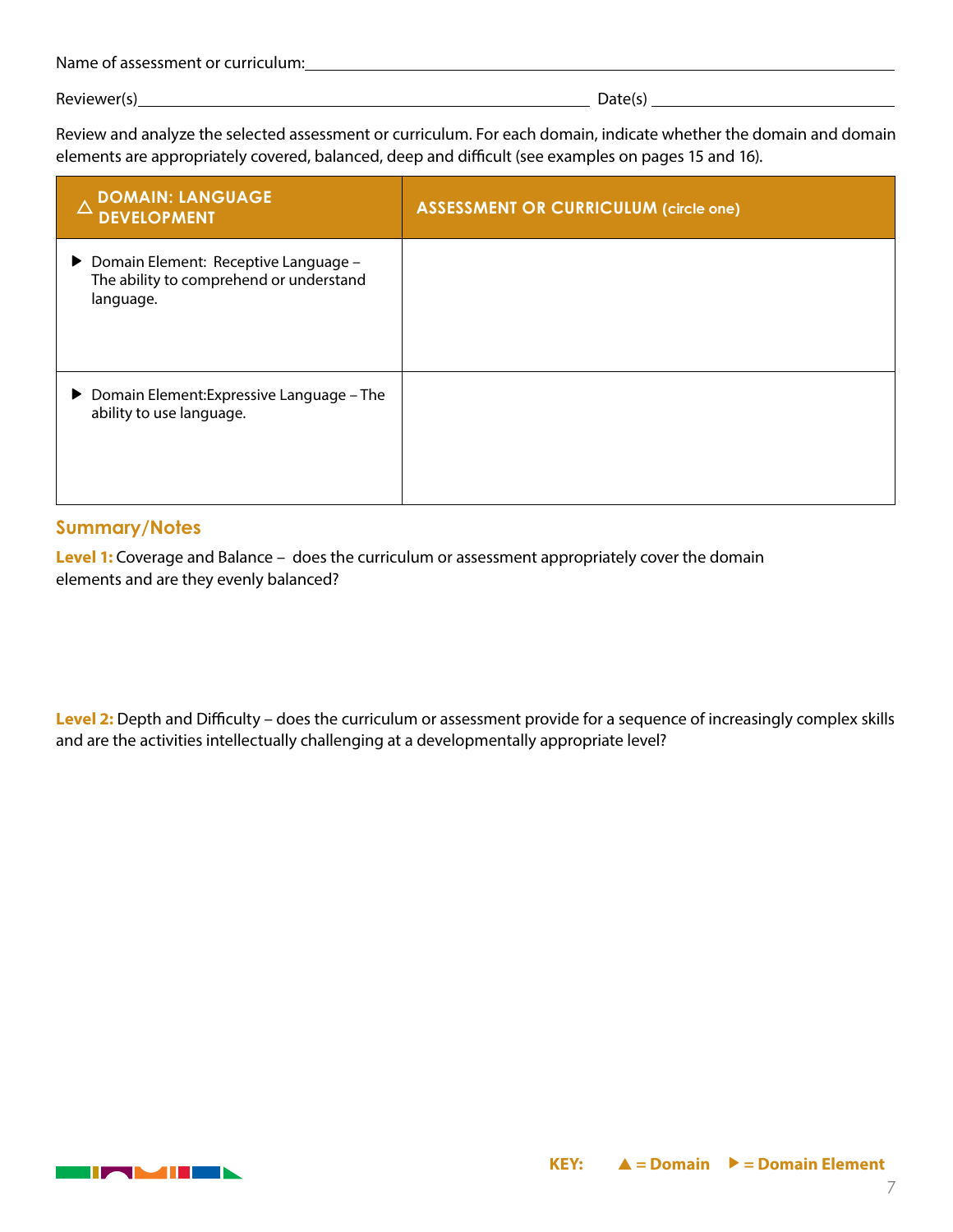| Name of assessment or curriculum: |
|-----------------------------------|
|-----------------------------------|

Review and analyze the selected assessment or curriculum. For each domain, indicate whether the domain and domain elements are appropriately covered, balanced, deep and difficult (see examples on pages 15 and 16).

| <b>DOMAIN: LITERACY KNOWLEDGE</b><br>& SKILLS                                                                                                                                                                   | <b>ASSESSMENT OR CURRICULUM (circle one)</b> |
|-----------------------------------------------------------------------------------------------------------------------------------------------------------------------------------------------------------------|----------------------------------------------|
| Domain Element: Book Appreciation &<br>Knowledge - The interest in books and their<br>characteristics, the ability to understand and<br>get meaning from stories and information<br>from books and other texts. |                                              |
| ▶ Domain Element: Phonological Awareness -<br>An awareness that language can be broken<br>into words, syllables and other smaller<br>pieces of sound.                                                           |                                              |
| ▶ Domain Element: Alphabet Knowledge -<br>The names and sounds associated with<br>letters.                                                                                                                      |                                              |
| ▶ Domain Element: Print Concepts &<br>Conventions - The concepts about print<br>and early decoding (identifying letter-sound<br>relationships).                                                                 |                                              |
| ▶ Domain Element: Early Writing - The<br>familiarity with writing implements,<br>conventions, and emerging skills<br>to communicate through written<br>representations, symbols and letters.                    |                                              |

#### **Summary/Notes**

**Level 1:** Coverage and Balance – does the curriculum or assessment appropriately cover the domain elements and are they evenly balanced?

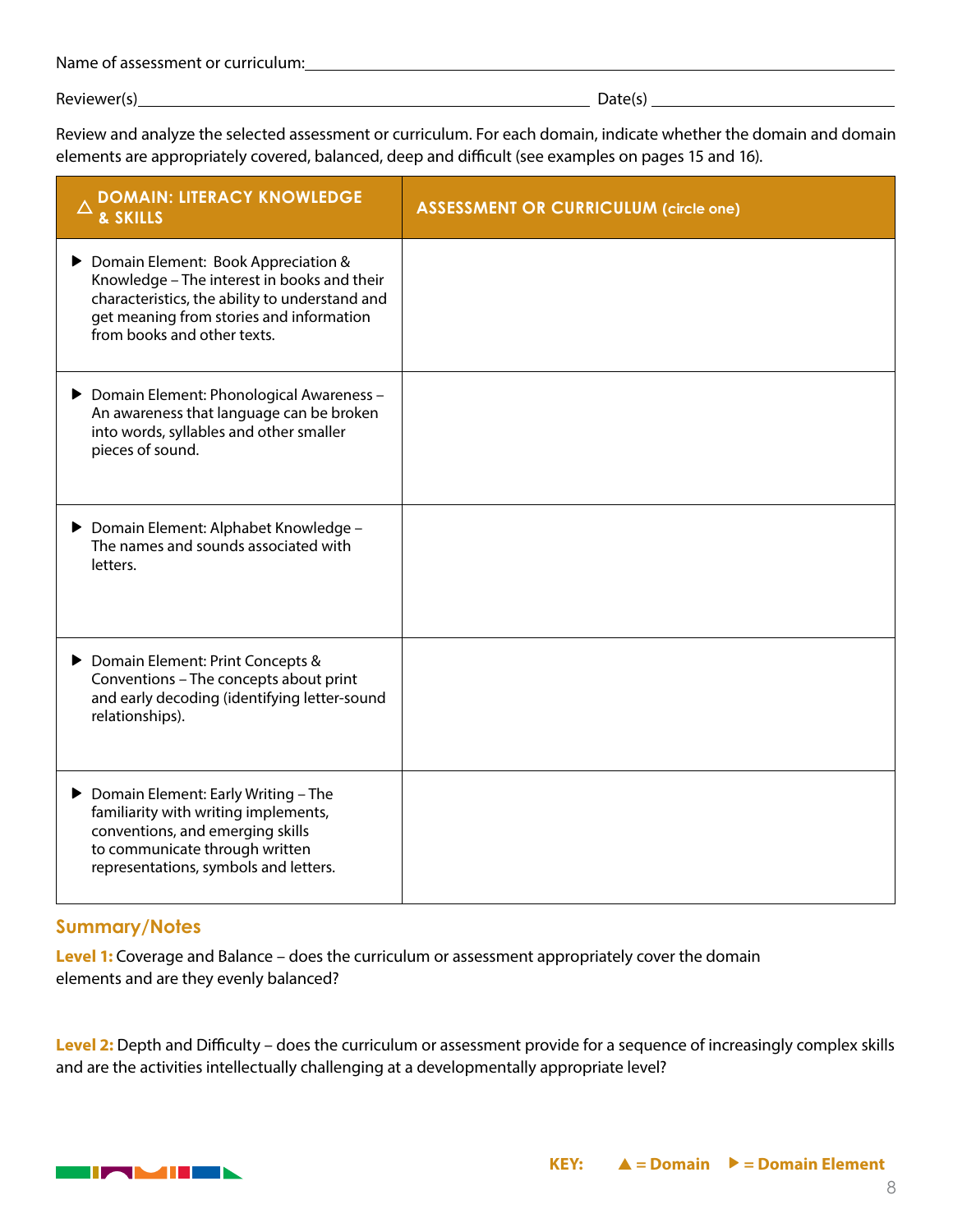| Name of assessment or curriculum: |
|-----------------------------------|
|-----------------------------------|

Review and analyze the selected assessment or curriculum. For each domain, indicate whether the domain and domain elements are appropriately covered, balanced, deep and difficult (see examples on pages 15 and 16).

| <b>DOMAIN: MATHEMATICS</b><br><b>KNOWLEDGE &amp; SKILLS</b>                                                                                                                                                                    | <b>ASSESSMENT OR CURRICULUM (circle one)</b> |
|--------------------------------------------------------------------------------------------------------------------------------------------------------------------------------------------------------------------------------|----------------------------------------------|
| Domain Element: Number Concepts<br>& Quantities - The understanding that<br>numbers represent quantities and have<br>ordinal properties (number words that<br>represent rank order, particular size or<br>position in a list). |                                              |
| Domain Element: Number Relationships<br>& Operations - The use of numbers to<br>describe relationships and solve problems.                                                                                                     |                                              |
| ▶ Domain Element: Geometry & Spatial<br>Sense - The understanding of shapes, their<br>properties, and how objects relate to one<br>another.                                                                                    |                                              |
| ▶ Domain Element: Patterns - The recognition<br>of patterns, sequencing, and critical thinking<br>skills necessary to predict and classify<br>objects in a pattern.                                                            |                                              |
| ▶ Domain Element: Measurement &<br>Comparison - The understanding of<br>attributes and relative properties of objects<br>as related to size, capacity, and area.                                                               |                                              |

#### **Summary/Notes**

**Level 1:** Coverage and Balance – does the curriculum or assessment appropriately cover the domain elements and are they evenly balanced?

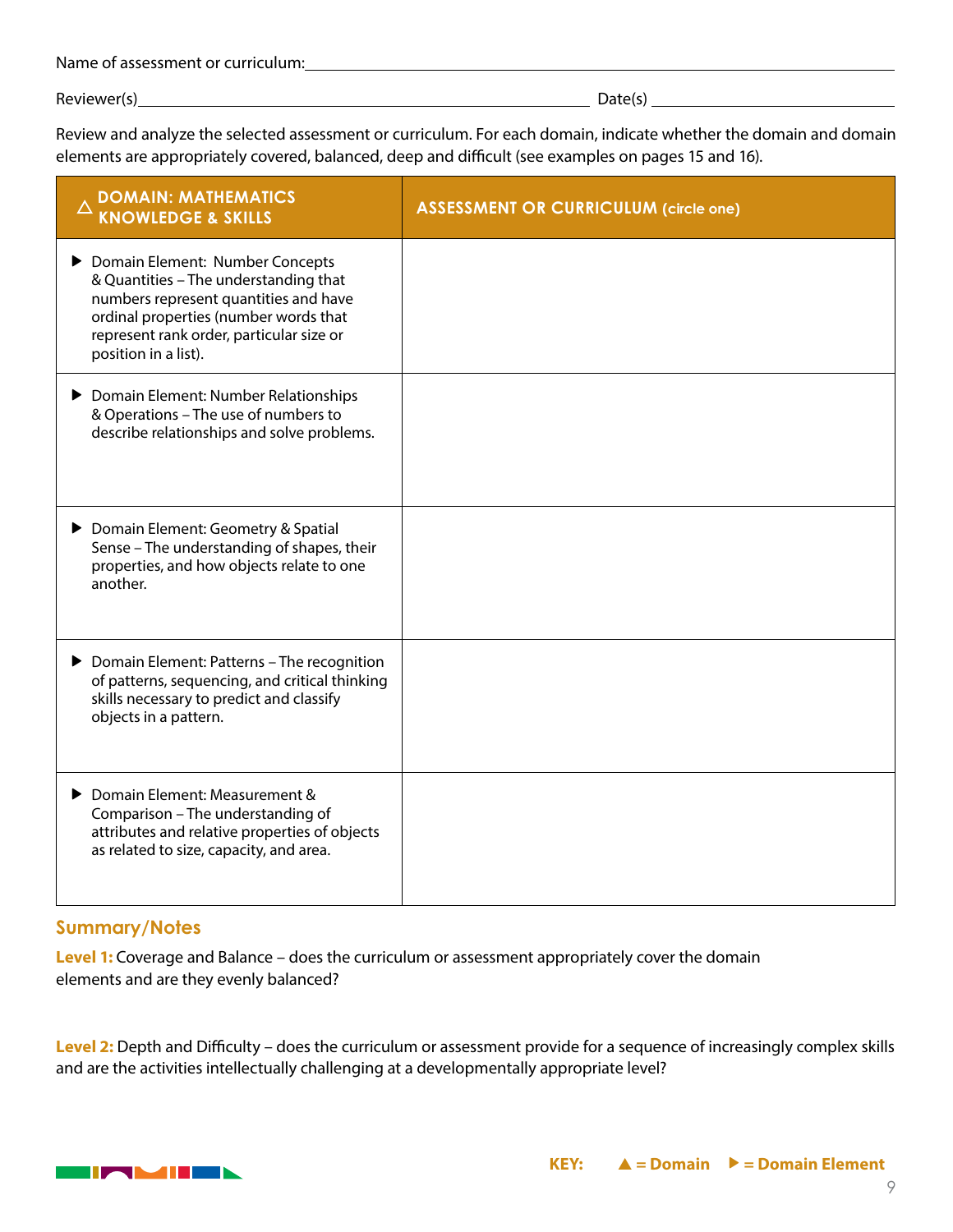| Name of assessment or curriculum: |
|-----------------------------------|
|-----------------------------------|

Review and analyze the selected assessment or curriculum. For each domain, indicate whether the domain and domain elements are appropriately covered, balanced, deep and difficult (see examples on pages 15 and 16).

| <b>DOMAIN: SCIENCE KNOWLEDGE</b><br><b>&amp; SKILLS</b>                                                                                                                                                                               | <b>ASSESSMENT OR CURRICULUM (circle one)</b> |
|---------------------------------------------------------------------------------------------------------------------------------------------------------------------------------------------------------------------------------------|----------------------------------------------|
| ▶ Domain Element: Scientific Skills &<br>Methods – The skills to observe and collect<br>information and use it to ask questions,<br>predict, explain and draw conclusions.                                                            |                                              |
| ▶ Domain Element: Conceptual Knowledge<br>of the Natural and Physical World - The<br>acquisition of concepts and facts related<br>to the natural and physical world and<br>the understanding of naturally-occurring<br>relationships. |                                              |

#### **Summary/Notes**

**Level 1:** Coverage and Balance – does the curriculum or assessment appropriately cover the domain elements and are they evenly balanced?

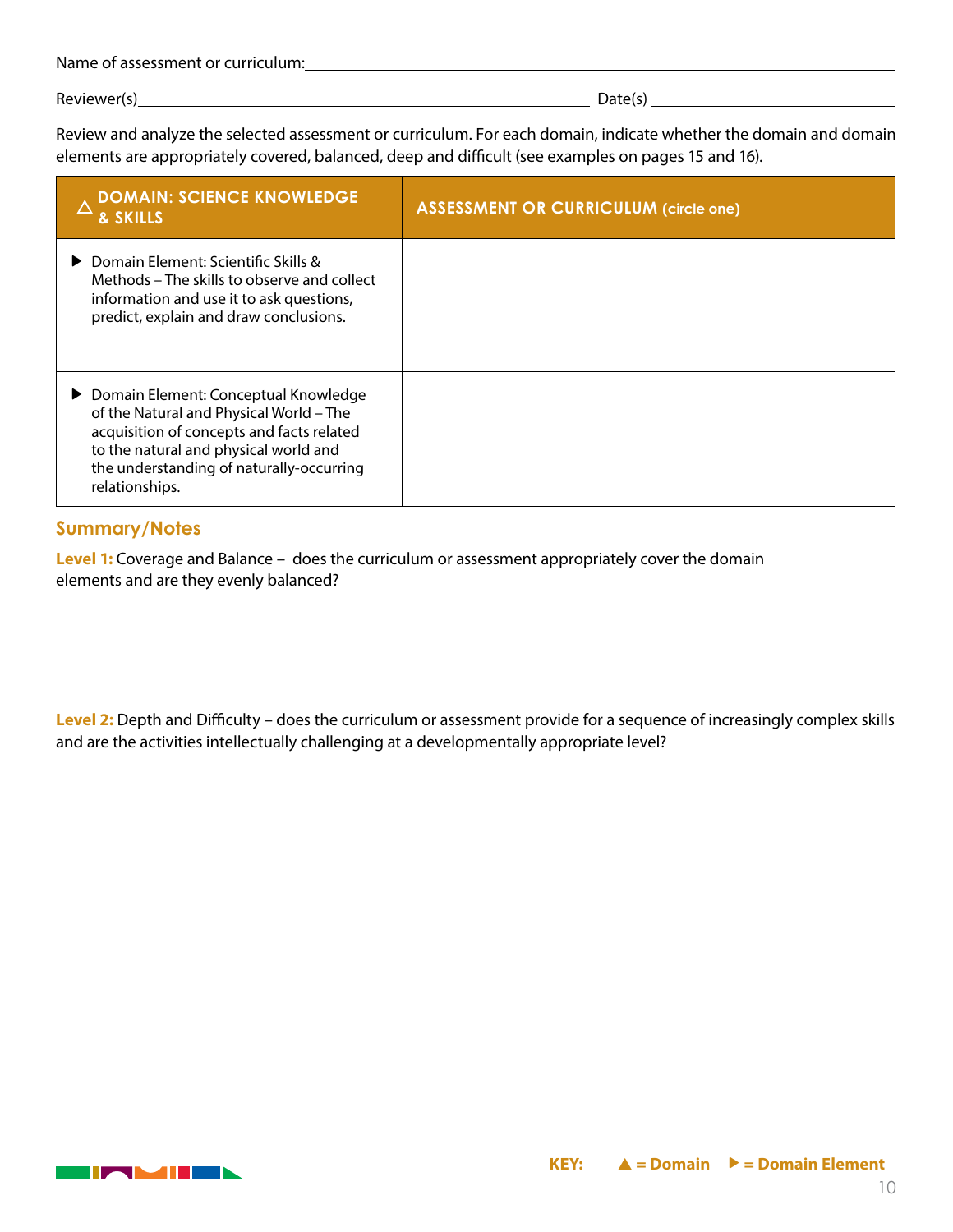| Name of assessment or curriculum: |  |
|-----------------------------------|--|
|                                   |  |

Reviewer(s) Date(s) Date(s) Date(s) Date(s)

Review and analyze the selected assessment or curriculum. For each domain, indicate whether the domain and domain elements are appropriately covered, balanced, deep and difficult (see examples on pages 15 and 16).

| <b>DOMAIN: CREATIVE ARTS</b><br><b>EXPRESSION</b>                                                                            | <b>ASSESSMENT OR CURRICULUM (circle one)</b> |
|------------------------------------------------------------------------------------------------------------------------------|----------------------------------------------|
| ▶ Domain Element: Music – The use of voice<br>and instruments to create sounds.                                              |                                              |
| ▶ Domain Element: Creative Movement and<br>Dance - The use of the body to move to<br>music and express oneself.              |                                              |
| ▶ Domain Element: Art - The use of a range<br>of media and materials to create drawings,<br>pictures, or other objects.      |                                              |
| ▶ Domain Element: Drama - The portrayal of<br>events, characters, or stories through acting<br>and using props and language. |                                              |

#### **Summary/Notes**

**Level 1:** Coverage and Balance – does the curriculum or assessment appropriately cover the domain elements and are they evenly balanced?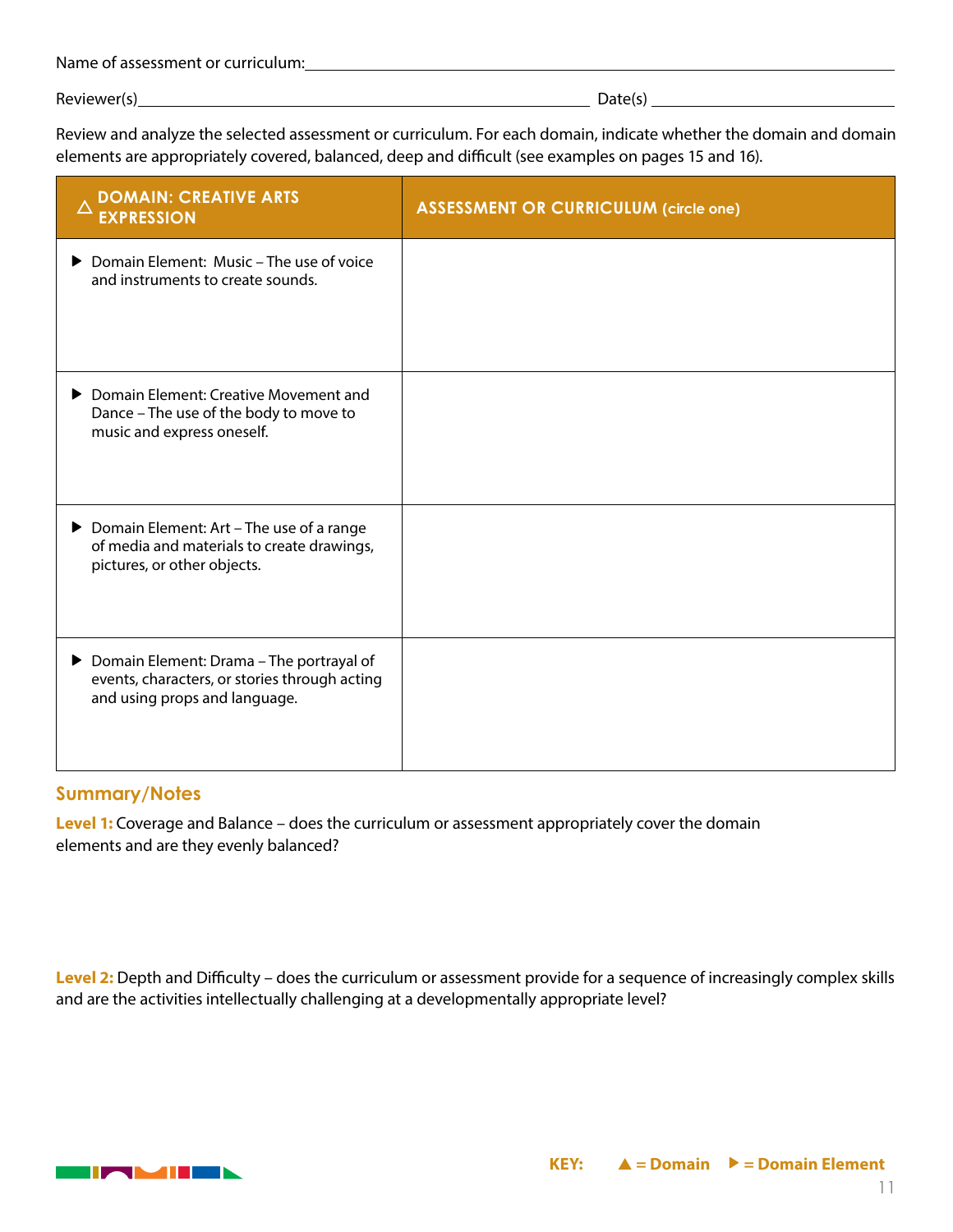| Name of assessment or curriculum: |
|-----------------------------------|
|-----------------------------------|

Review and analyze the selected assessment or curriculum. For each domain, indicate whether the domain and domain elements are appropriately covered, balanced, deep and difficult (see examples on pages 15 and 16).

| <b>DOMAIN: CREATIVE ARTS</b><br><b>EXPRESSION</b>                                                                                                                                           | <b>ASSESSMENT OR CURRICULUM (circle one)</b> |
|---------------------------------------------------------------------------------------------------------------------------------------------------------------------------------------------|----------------------------------------------|
| ▶ Domain Element: Self, Family & Community<br>- The understanding of one's relationship<br>to the family and community, roles in the<br>family and community, and respect for<br>diversity. |                                              |
| ▶ Domain Element: People and the<br>Environment - The understanding of the<br>relationship between people and the<br>environment in which they live.                                        |                                              |
| ▶ Domain Element: History & Events – The<br>understanding that events happened in the<br>past and how these events relate to one's<br>self, family, and community.                          |                                              |

#### **Summary/Notes**

**Level 1:** Coverage and Balance – does the curriculum or assessment appropriately cover the domain elements and are they evenly balanced?

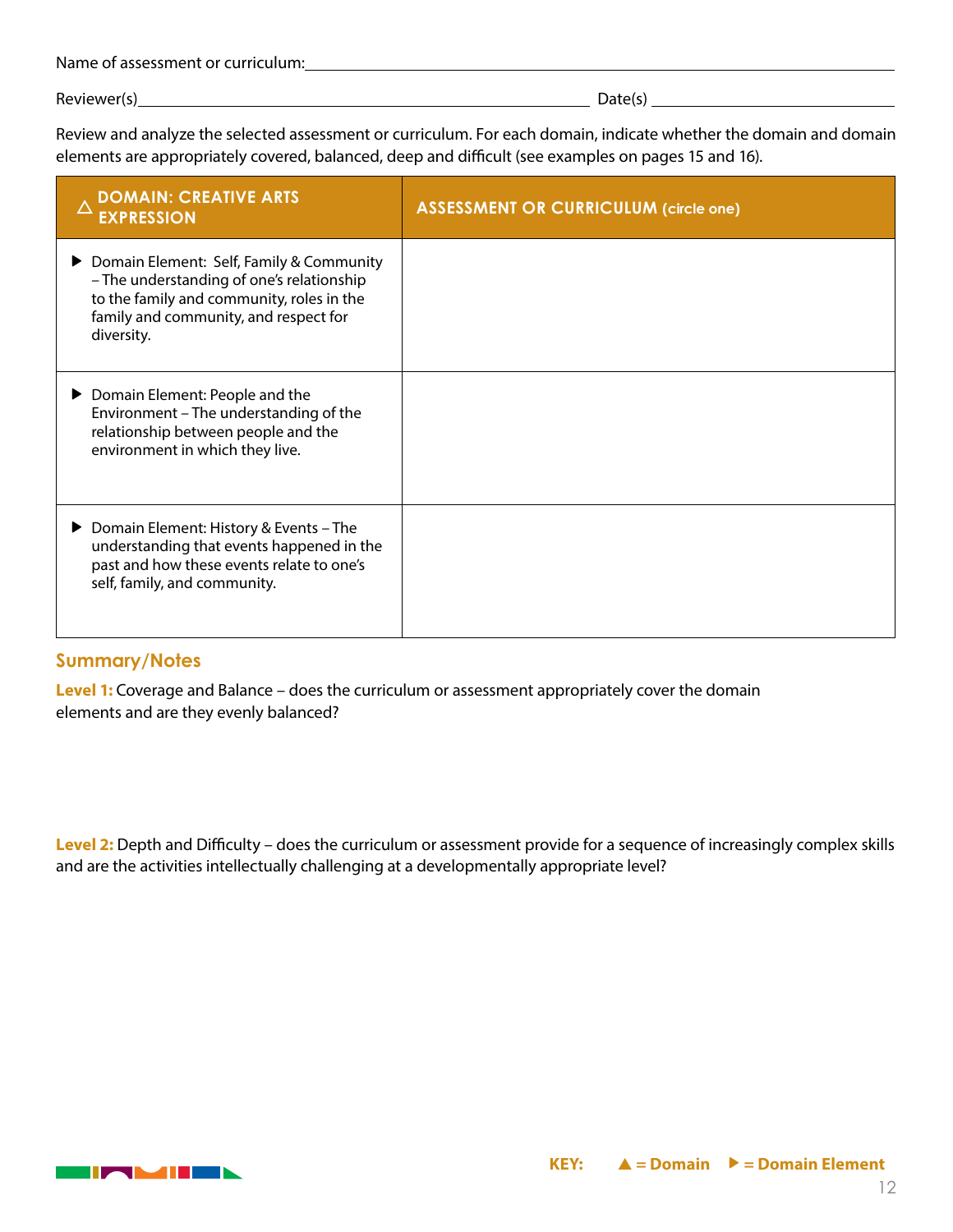| Name of assessment or curriculum: |
|-----------------------------------|
|-----------------------------------|

Review and analyze the selected assessment or curriculum. For each domain, indicate whether the domain and domain elements are appropriately covered, balanced, deep and difficult (see examples on pages 15 and 16).

| <b>DOMAIN: ENGLISH LANGUAGE</b><br><b>DEVELOPMENT</b><br>The English Language Development domain applies<br>only to children who are Dual Language Learners<br>(DLLs). These children speak a language other than<br>English in the home. | <b>ASSESSMENT OR CURRICULUM (circle one)</b> |
|-------------------------------------------------------------------------------------------------------------------------------------------------------------------------------------------------------------------------------------------|----------------------------------------------|
| Domain Element: Receptive English<br>Language Skills - The ability to comprehend<br>or understand the English language.                                                                                                                   |                                              |
| ▶ Domain Element: Expressive English<br>Language Skills - The ability to speak or use<br>English.                                                                                                                                         |                                              |
| ▶ Domain Element: Engagement in English<br>Literacy Activities - Understanding and<br>responding to books, storytelling, and songs<br>presented in English.                                                                               |                                              |

#### **Summary/Notes**

**Level 1:** Coverage and Balance – does the curriculum or assessment appropriately cover the domain elements and are they evenly balanced?

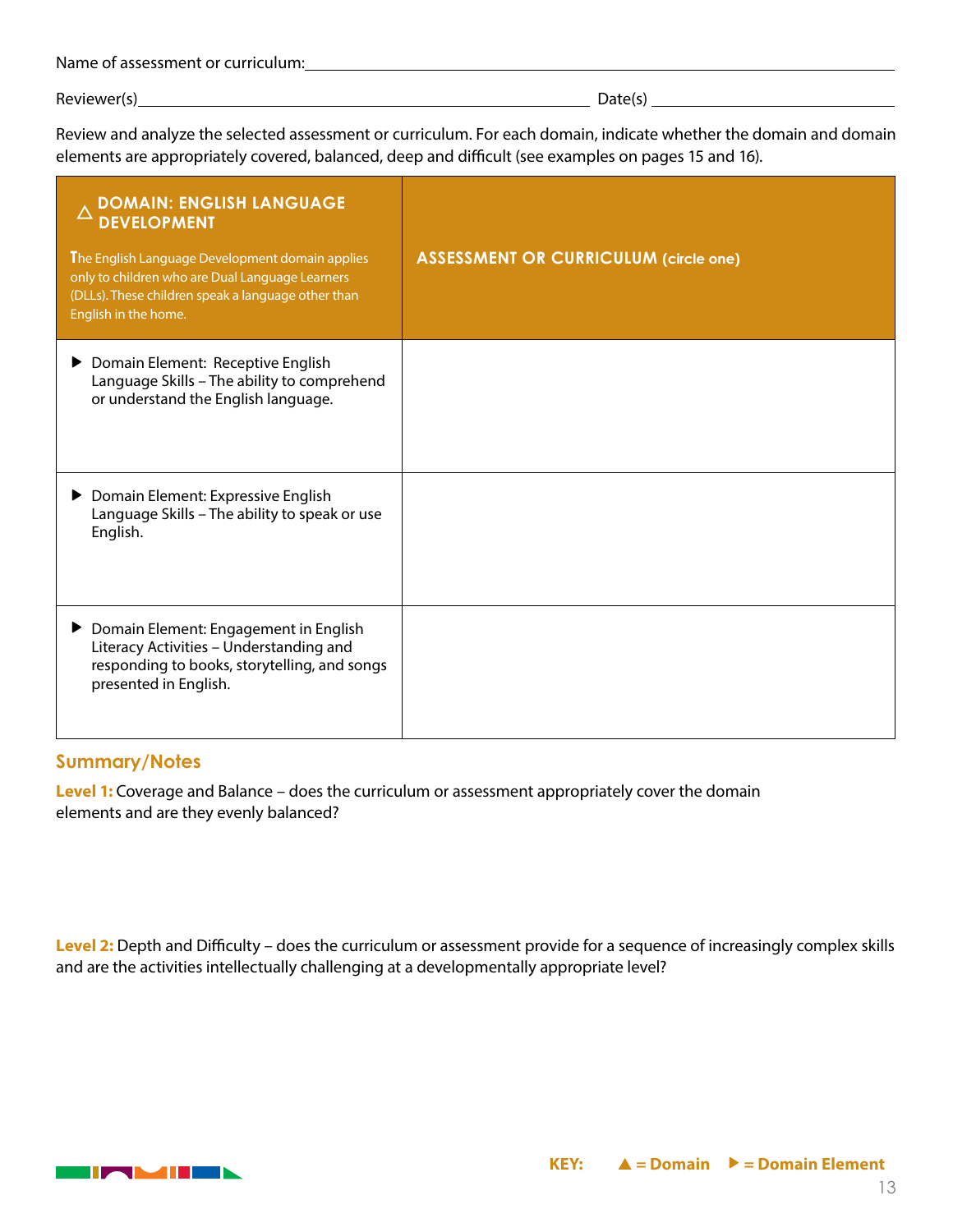### **SUMMARY PAGE**

**This assessment or curriculum (circle one) does provide appropriate coverage, balance, depth and difficulty. If the team decision is yes, list examples:**

**There are areas of concern for this assessment or curriculum in: (list examples in all areas)**

Coverage:

Balance:

Depth:

Difficulty:

**The team recommends considering other assessment or curriculum or supplemental assessment or curricula to address these concerns. If so, list examples:**

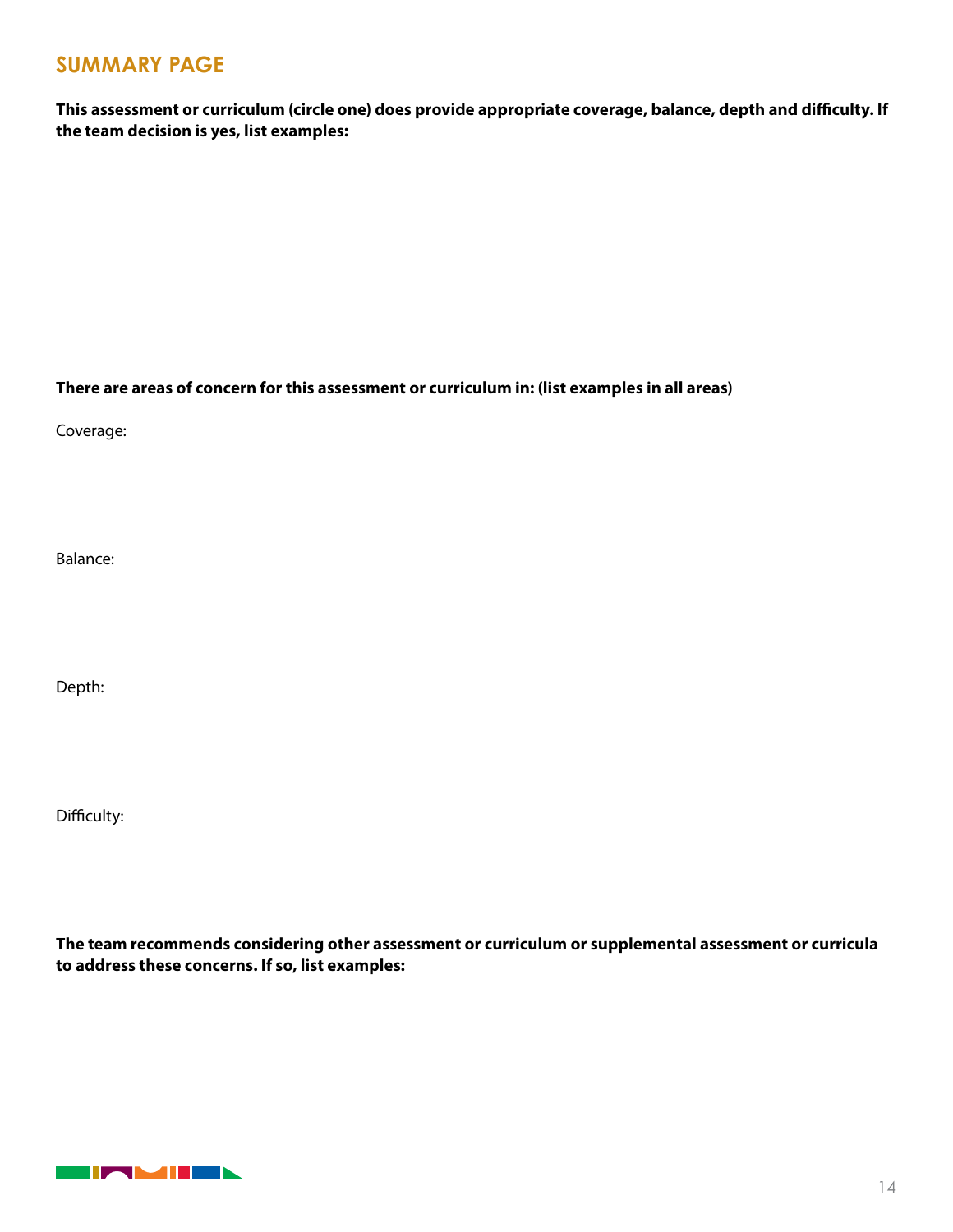# **(SAMPLE REVIEW OF A HYPOTHETICAL ASSESSMENT)**

| <b>DOMAIN: LITERACY KNOWLEDGE</b><br>& SKILLS                                                                                                                                                                   | <b>ASSESSMENTOR CURRICULUM (circle one)</b>                                                                                                                |
|-----------------------------------------------------------------------------------------------------------------------------------------------------------------------------------------------------------------|------------------------------------------------------------------------------------------------------------------------------------------------------------|
| Domain Element: Book Appreciation &<br>Knowledge - The interest in books and their<br>characteristics, the ability to understand and<br>get meaning from stories and information<br>from books and other texts. | Items address talking about pictures and print conventions.<br>Do not address interest or motivation to read or story retell.                              |
| Domain Element: Phonological Awareness -<br>An awareness that language can be broken<br>into words, syllables and other smaller<br>pieces of sound.                                                             | Good coverage of rhyming and first sound skills. Does not<br>address syllable segmentation.                                                                |
| ▶ Domain Element: Alphabet Knowledge -<br>The names and sounds associated with<br>letters.                                                                                                                      | Good coverage of important skills.                                                                                                                         |
| ▶ Domain Element: Print Concepts &<br>Conventions - The concepts about print<br>and early decoding (identifying letter-sound<br>relationships).                                                                 | Limited coverage. Emphasis on recognizing numbers, letters,<br>and words. Does not address understanding of the link<br>between spoken language and print. |
| ▶ Domain Element: Early Writing - The<br>familiarity with writing implements,<br>conventions, and emerging skills<br>to communicate through written<br>representations, symbols and letters.                    | Limited coverage.<br>Only one item that addresses copying letters.                                                                                         |

### **Summary/Notes**

**Level 1:** Coverage and Balance – does the curriculum or assessment appropriately cover the domain elements and are they evenly balanced?

**The assessment provides basic coverage of all HSCDELF domain elements. Alphabet knowledge, phonological awareness and book knowledge are emphasized over book appreciation (interest in books/motivation to read), print concepts and early writing. Some important skills are not addressed e.g, retelling stories, understanding the link between spoken and written language, writing, and syllable segmentation.** 

**Level 2:** Depth and Difficulty – does the curriculum or assessment provide for a sequence of increasingly complex skills and are the activities intellectually challenging at a developmentally appropriate level?

**Items within domain elements are organized according to skill areas and do not provide a clear sequence in order of difficulty. Skills address age appropriate expectations but are slanted towards younger age levels. There is a lack of more complex and challenging skills in some domain elements (e.g., writing, book appreciation and knowledge).**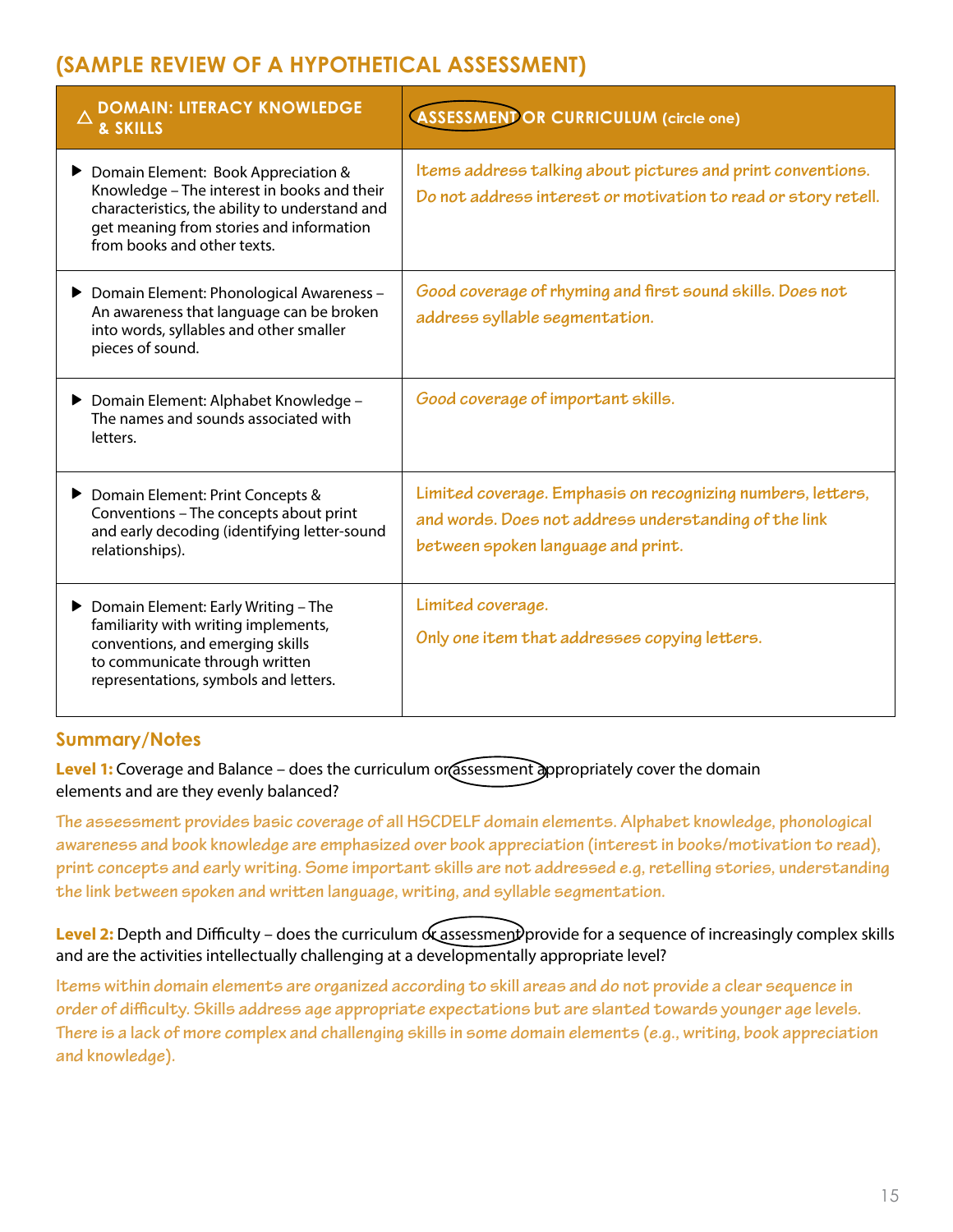# **(SAMPLE REVIEW OF A HYPOTHETICAL ASSESSMENT)**

| <b>DOMAIN: LITERACY KNOWLEDGE</b><br>& SKILLS                                                                                                                                                                   | <b>ASSESSMENT OR CURRICULUM (circle one)</b>                                                                                                               |
|-----------------------------------------------------------------------------------------------------------------------------------------------------------------------------------------------------------------|------------------------------------------------------------------------------------------------------------------------------------------------------------|
| Domain Element: Book Appreciation &<br>Knowledge - The interest in books and their<br>characteristics, the ability to understand and<br>get meaning from stories and information<br>from books and other texts. | Items address talking about pictures and print conventions.<br>Do not address interest or motivation to read or story retell.                              |
| ▶ Domain Element: Phonological Awareness -<br>An awareness that language can be broken<br>into words, syllables and other smaller<br>pieces of sound.                                                           | Good coverage of rhyming and first sound skills. Does not<br>address syllable segmentation.                                                                |
| ▶ Domain Element: Alphabet Knowledge -<br>The names and sounds associated with<br>letters.                                                                                                                      | Good coverage of important skills.                                                                                                                         |
| ▶ Domain Element: Print Concepts &<br>Conventions - The concepts about print<br>and early decoding (identifying letter-sound<br>relationships).                                                                 | Limited coverage. Emphasis on recognizing numbers, letters,<br>and words. Does not address understanding of the link<br>between spoken language and print. |
| $\triangleright$ Domain Element: Early Writing - The<br>familiarity with writing implements,<br>conventions, and emerging skills<br>to communicate through written<br>representations, symbols and letters.     | Limited coverage.<br>Only one item that addresses copying letters.                                                                                         |

### **Summary/Notes**

**Level 1:** Coverage and Balance – does the Curriculum or assessment appropriately cover the domain elements and are they evenly balanced?

**The assessment provides basic coverage of all HSCDELF domain elements. Alphabet knowledge, phonological awareness and book knowledge are emphasized over book appreciation (interest in books/motivation to read), print concepts and early writing. Some important skills are not addressed e.g, retelling stories, understanding the link between spoken and written language, writing, and syllable segmentation.** 

Level 2: Depth and Difficulty – does the curriculum or assessment provide for a sequence of increasingly complex skills and are the activities intellectually challenging at a developmentally appropriate level?

**Items within domain elements are organized according to skill areas and do not provide a clear sequence in order of difficulty. Skills address age appropriate expectations but are slanted towards younger age levels. There is a lack of more complex and challenging skills in some domain elements (e.g., writing, book appreciation and knowledge).**